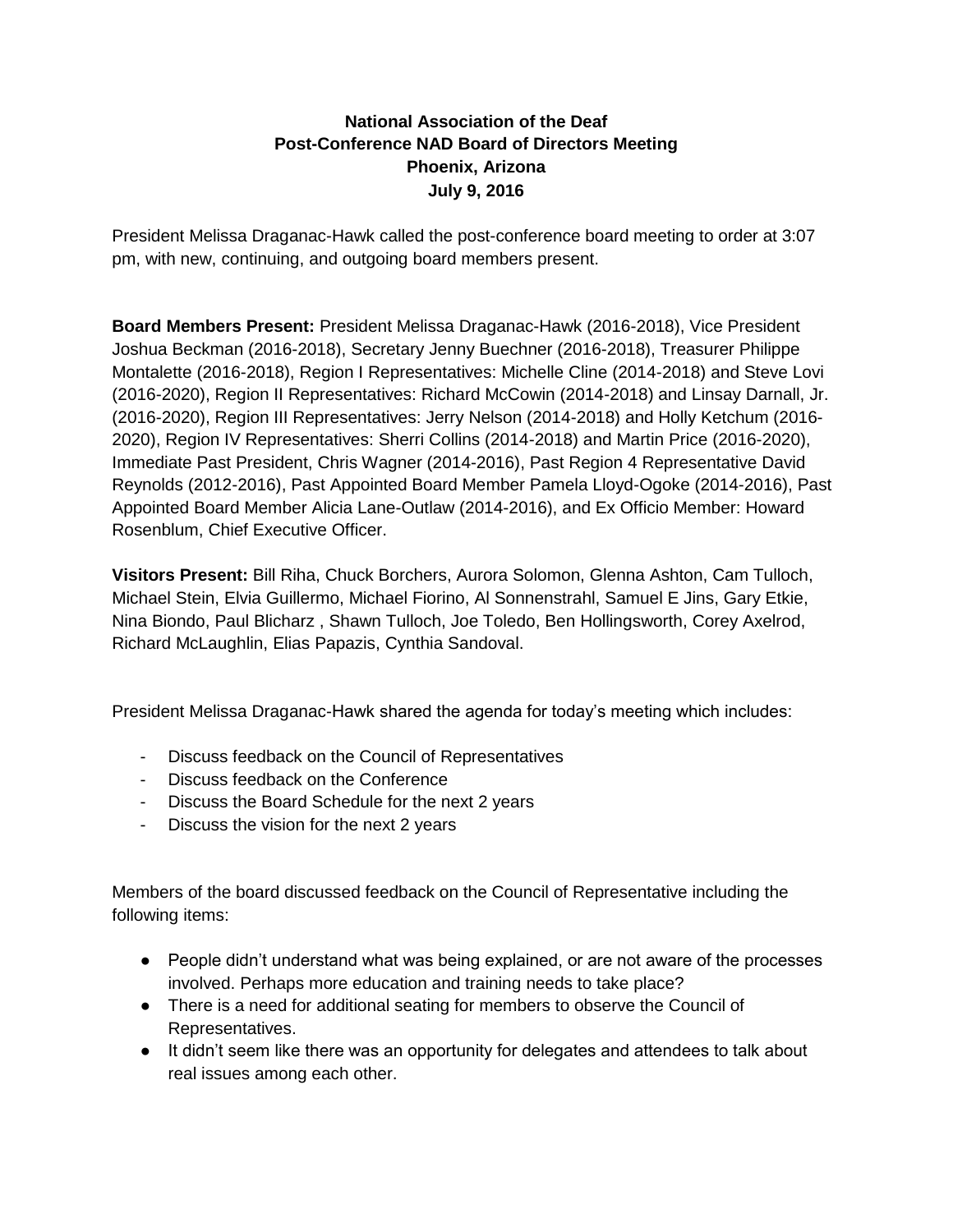- The board will have to work on ensuring we monitor and keep track of the items referred to Governance.
- The duration of the Council of Representatives was discussed, as well as when the Council of Representatives should take place, if prior to or during the conference.
- Some participants felt there could have been improvements in preparing delegates in advance through reading material, training, and ensuring they're up to speed with items being discussed.
- Look into collaborating seasoned delegates with new delegates to improve efficiency of the process.
- There were difficulties in finding the proposed priorities being discussed, along with the amendments that were made, perhaps there is a better way for delegates to locate proposed priorities, and get updated versions in real-time.
- Evaluate options for electronic voting.
- Some members would like to see Forums brought back to help make the process for streamlining proposed priorities more efficient.

A survey will be distributed to all attendees after the conference, to collect feedback from all attendees, along with additional surveys for specific groups, including exhibitors, sponsors, delegates and more.

Conference Chair, Sherri Collins shared that there were positive comments about how well trained the conference center and hotels have been. ACDHH and DeafFriendly worked together to train people at the conference sites, and ACDHH trained the airport due to existing relationship.

Members of the board discussed feedback on the Conference including the following items:

- Recommend that the NAD look into the possibility of working with DeafFriendly for future conferences.
- Concerns with NAD@Night events
- Visibility of Volunteers was wonderful, love the aprons, however, need better ways to recognize Board members
- Would like to see recognition for different types of members including long-time members, and first-timers
- Location of various activities including exhibit hall, workshops, Council of Representatives, etc
- Need to ensure access to the event for award recipients, as well as ensure recipients are prepared to receive their award
- Need to add a Safe Place for NAD attendees for support to talk with people about issues
- A more thorough checklist to ensure convention sites are appropriate not only for accessibility, but elders, etc

Board members commended on many aspects of the conference, including the partnership with National Deaf Education Conference, Deaf in Government, and RID Region IV.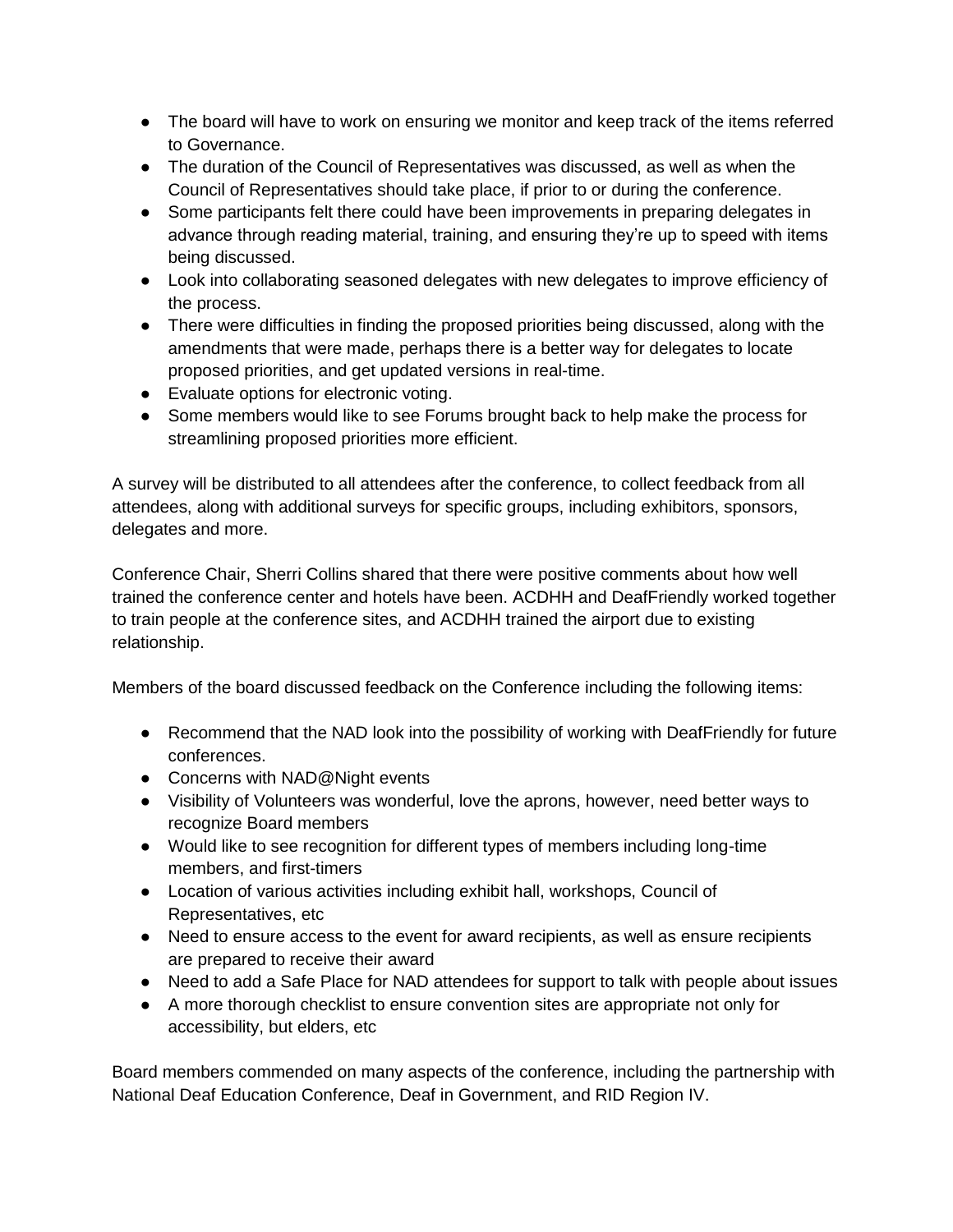President Melissa Draganac-Hawk shared that the NAD will plan on hosting a Gala in Washington, D.C. on Wednesday, October 19, 2016. The Board should plan on having our next board meeting in Silver Spring, MD on October 20th through 22nd.

President Melissa Draganac-Hawk would like for the board to consider goals for 2016-2018, and how we can accomplish these goals. Each board member should also consider and evaluate which committees they would like to work with, as liaisons.

There was a discussion on what the next board meeting would look like, whether we want to have a training or retreat.

Michelle Cline led discussion in regards to the five priorities for 2016-2018.

- National employment Resource Center
- Enhance NAD information clearinghouse and communications strategy
- Campaign to end language and cultural deprivation
- Creation of mental health training program and a communication hub on health related information
- Child protection services and best practices with respect to language and culture

Michelle Cline also shared that there are several proposed priorities that were referred to various committees for evaluation and possible implementation. Six (6) referrals to the Governance committee, one (1) referral to the Finance committee, one (1) referral to the Youth committee, one (1) to the Outreach committee, three (3) to the Education Strategy Team, one (1) to the newly created CDI taskforce, and one (1) to the Employment Taskforce.

President Melissa Draganac-Hawk shared that she would like for the NAD Board to work in partnership with National Black Deaf Advocates, Council de Manos, and other organizations on issues that we can work together on.

There was a discussion about the need to think about who we should appoint for board members.

Past President Chris Wagner led discussion on transition period for incoming and outgoing board members. New Region Board members should introduce themselves to the State Associations within their region.

President Melissa Draganac-Hawk was appreciative for the opportunity to serve as the NAD Vice President for 4 years, and looks forward to serving as President with the new board. She also expressed gratitude to outgoing board members for their service.

David Reynolds thanked the board for the opportunity to meet and work with us. He emphasized on his desire to see that the election guidelines and procedures are reviewed and